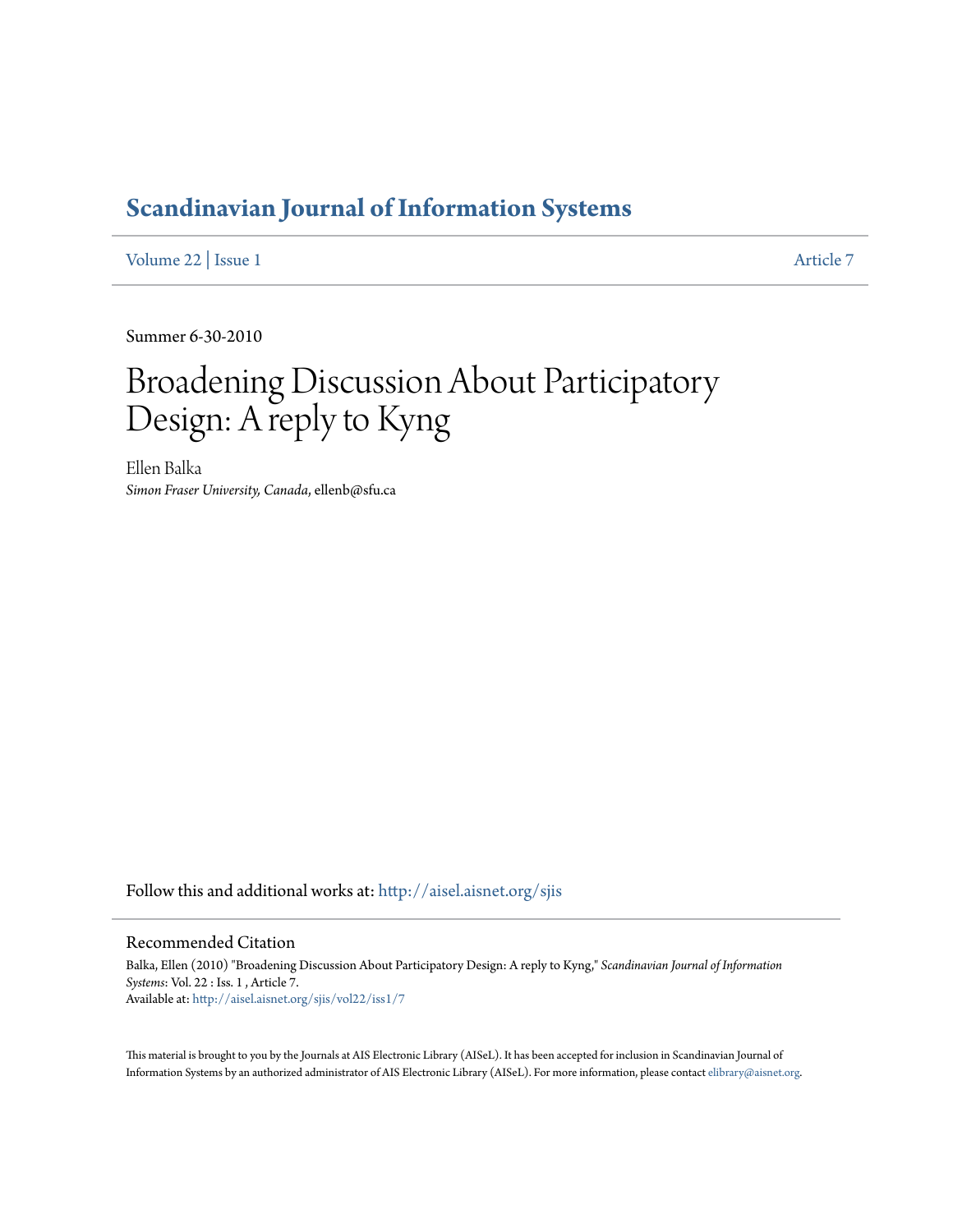# **Broadening Discussion About Participatory Design**

#### **A response to Kyng**

Ellen Balka School of Communication, Simon Fraser University, British Columbia, Canada *ellenb@sfu.ca*

In his piece titled *Bridging the gap between politics and techniques: On the next practices of participatory design* Kyng (2010) invites us to develop PD into an important part of the next practices of ICT design. Kyng's examination of PD is both welcome and long overdue. Indeed, many of the issues Kyng raises have been left relatively unexplored in recent discussions about participatory design (e.g., issues of intellectual property, and the relationship between funding agencies, outputs produced by practitioners, and the outcomes achieved by PD projects).

By working to expand our sense of the arena in which PD can, and arguably should take place, (e.g., by addressing issues such as funding and its influence on intellectual property rights), Kyng makes a case for an expansion of PD practices to reflect new realities of ICT design, which are occurring in an environment which differs in important ways form the earlier days of participatory design.

Kyng offers us a framework for understanding, discussing and doing PD research, with the aim of increasing the influence of PD research on ICT design. He introduces and outlines elements of the framework which he then uses to examine past and present PD projects, and make recommendations about future PD projects. While some of the elements of his framework have been the focus of scholars over the years (e.g., the ideals upon which PD are based, or techniques used to support PD activities), other elements of Kyng's framework (such as issues related to the roles companies play in PD processes, intellectual property rights, issues related to how funding influences PD activities, and project outcomes) have received comparatively little attention in PD scholarship and are welcome and overdue additions. Taken together, the elements form a framework which can help us explore similarities and differences in PD projects, the ideals upon which they are built, and the outcomes PD practitioners and projects achieve.

However, while using the framework as a means of planning PD projects, or to retrospectively examine completed projects may help us to systematically understand and compare PD

© Scandinavian Journal of Information Systems, 2010, 22(1), 77–84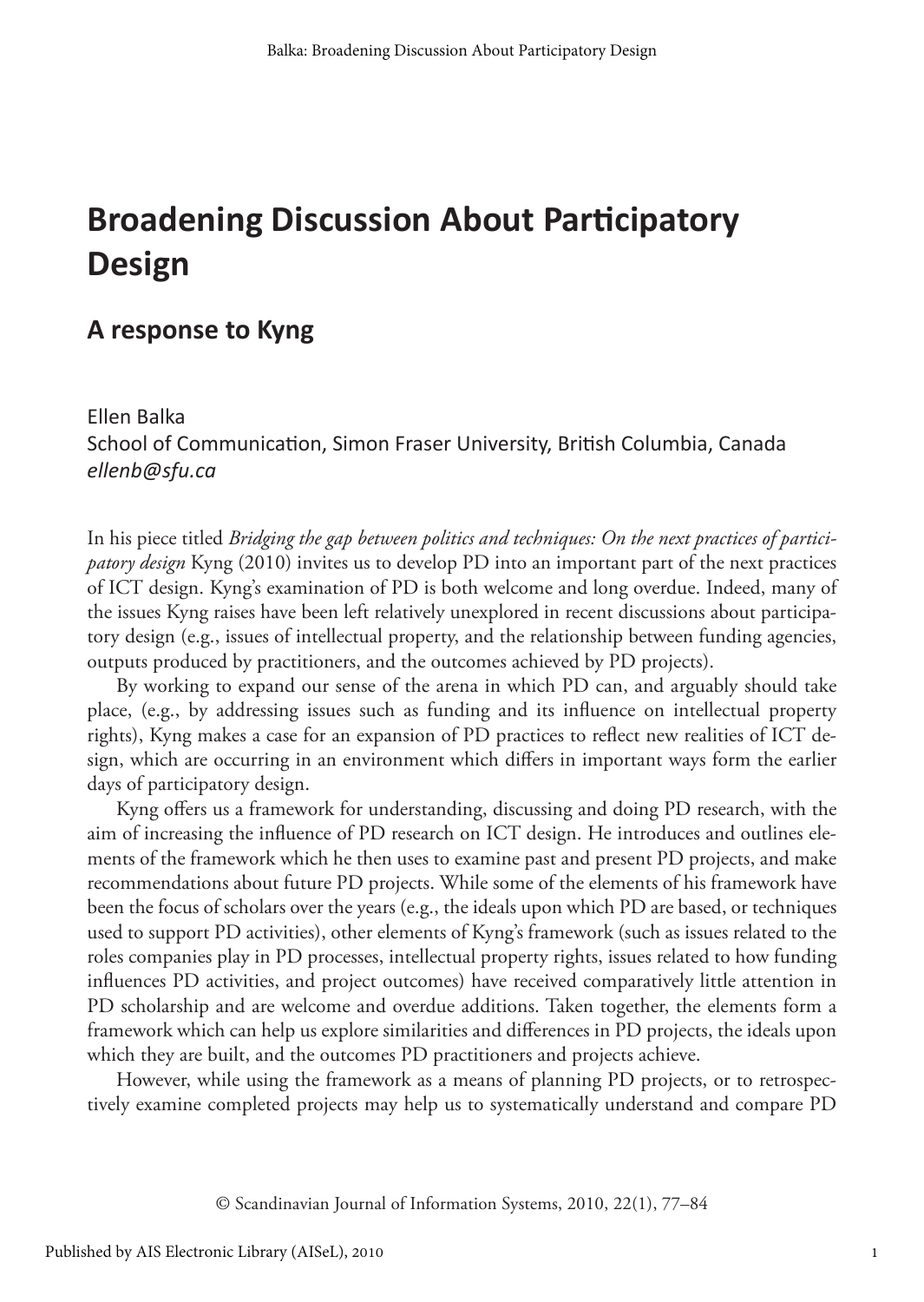projects, there is no guarantee that using Kyng's framework will lead to the sort of critical selfreflection that PD, as a community, has evaded for years. Here I argue that our community has been extremely self protective over the years, and that our focus on issues such as the ideals underlying PD has come at the expense of examining underlying issues which deter us from realizing those ideals. I suggest that useful debates about some of the issues that PD struggles with as a community have occurred in cognate areas such as action research, and that we would be wise to expand the terms of debate which are permissible under the rubric of PD if we want to expand our scope of influence. Kyng's framework can help focus our attention on some elements of PD that warrant more attention than they have received, but using Kyng's framework in and of itself will not necessarily focus our attention as a community on the processes of PD in a manner that will help us expand our scope of influence. The framework is a reasonable starting point, but it doesn't go far enough.

While there are many points worthy of comment in Kyng's piece, in the interest of brevity here I will focus on issues related to the outcomes of PD projects (the impact that the efforts of participatory design practitioners and participants have on either technology design or work practices and workplace democracy), and the underlying and often competing interests that come to bear on PD design projects which have received surprising little attention in discussions about PD. Here I turn to literature concerned with action research to make the point that within the PD community we have gotten so focussed on processes of participation (often expressed as a focus on methods of engagement, techniques for prototyping, etc.), that we have forgotten about project outcomes. I also suggest that if we focussed more on the outcomes of our contributions as PD practitioners, our efforts would likely fall short, and would in turn necessitate a focus on the messy bits of PD processes, which, I suggest, as a community, we have been loathe to consider. Kyng's call to focus on issues such as project funding and intellectual property issues might provide a means through which we can begin to discuss some of the difficult issues we have been hesitant to address, however, this will only be the case if we allow it to happen.. In addressing these issues, I suggest that PD has much to gain by exploring related areas of inquiry such as action research, which offer resources that can help us further explore some of the issues Kyng raises which to date have fallen outside of debates about PD. I also suggest that we consider Kyng's piece only a starting point, and that we encourage broad and open debate about the elements of his framework in the spirit of increasing our scope of intellectual boundaries as a community.

## **1 The lure of ideals and ideals as an end in themselves**

The first element Kyng identifies in his framework is ideals. Examples of ideals from early PD projects are workplace democracy, and providing support for user interests. Kyng suggests that more recently, emphasis on PD projects has shifted to user involvement throughout projects and an end goal of developing better systems for all. He suggests that PD was initially attractive to many because "it entailed notions of ethics, values [and] democracy" (p. 6), and there was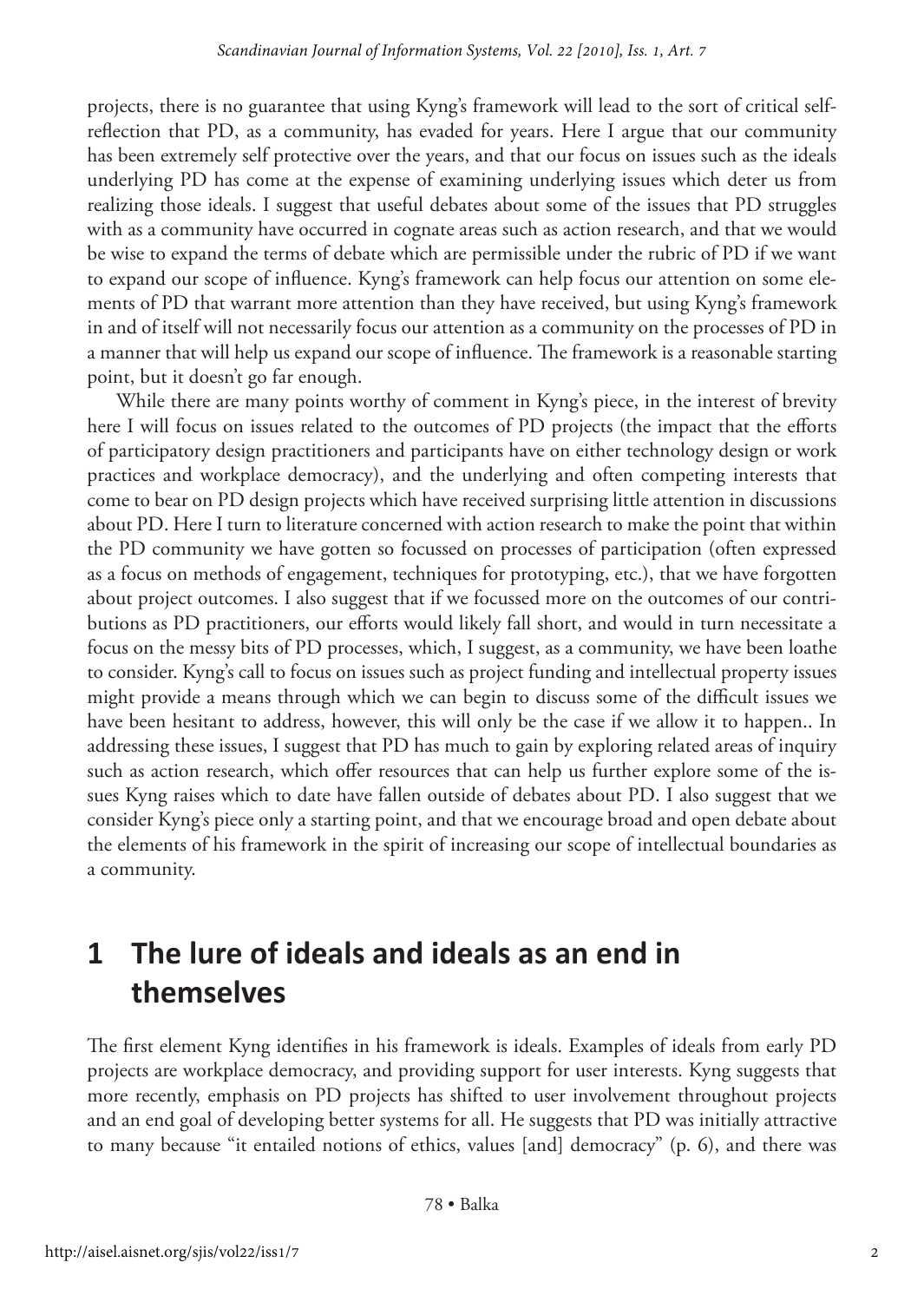evidence of emphasis on workplace democracy and trade union partnerships through the 1980s and early 1990s. Kyng suggests however that design ideals of user involvement throughout the project and involvement with prototyping became the emphasis of PD projects after the early 1990s.

Ideals have been an important aspect of PD, and, as such, it is important to remain focussed on our ideals. However, our fervent focus on the ideals upon which PD is based may effectively steer our attention away from what are arguably more difficult questions. For example, what outcomes are we seeking to achieve (e.g., capacity building among workers or users to engage in critical debate about technology? Or technology designs that show evidence of the ideals which we, as a community, espouse? Can we have good participatory processes that do not show evidence of more democratic ideals in the resulting artefacts? And if so, is that enough? Or, if we remain clear in our commitment to our ideals and have good processes that do not yield the results we desire, what other factors (for example, organizational dynamics? The pace of change? Conflicting agendas of workers/ users vs. participatory design practitioners vs. the companies with whom we collaborate in the name of participation?) may be impeding our success in achieving the outcomes we desire?

Kyng cites the loss of influence of trade unions and the expanding role of other institutions such as NGOs in representing more diverse democratic interests and the changing role of ICTs as reasons for the change in emphasis on the underlying ideals of PD. While these explanations no doubt hold weight, it is also perhaps useful to look towards action research literature to gain insights about the change in emphasis over time in PD from workplace democracy to user involvement throughout design processes. Although PD and action research have common roots (Balka, 2005), there has been surprisingly little consideration of scholarship about action research in PD communities (for exceptions, see Beck 2002; Balka 2005; Bossen 2006 and Foth & Axup 2006), although concepts from the world of action research can aid us in understanding our practice as PD practitioners, and can help us to address some of the challenges Kyng has identified.

### **2 The missing link: insights from action research and their relevance to participatory design**

Greenwood and Levin (1998) suggest that action research is a diverse (and often divergent) set of practices aimed at using social research to help bring about democratic social change. Crediting the emergence of action research (AR) to the industrial democracy movement, which Greenwood and Levin (1998) suggest was "the first systematic and reasonably large-scale AR effort in Western industrialized countries" (p. 15), it can be argued that participatory design and action research have common roots (Balka, 2005).

Action research is undertaken with the aim of increasing the ability of a participating community (or organization) to more effectively control their destinies. It is supposed to support action that will lead to a more just or satisfying situation for participants. Participation exists within a larger framework that is based on general principles of a liberal democracy, which sug-

Broadening Discussion About Participatory Design • 79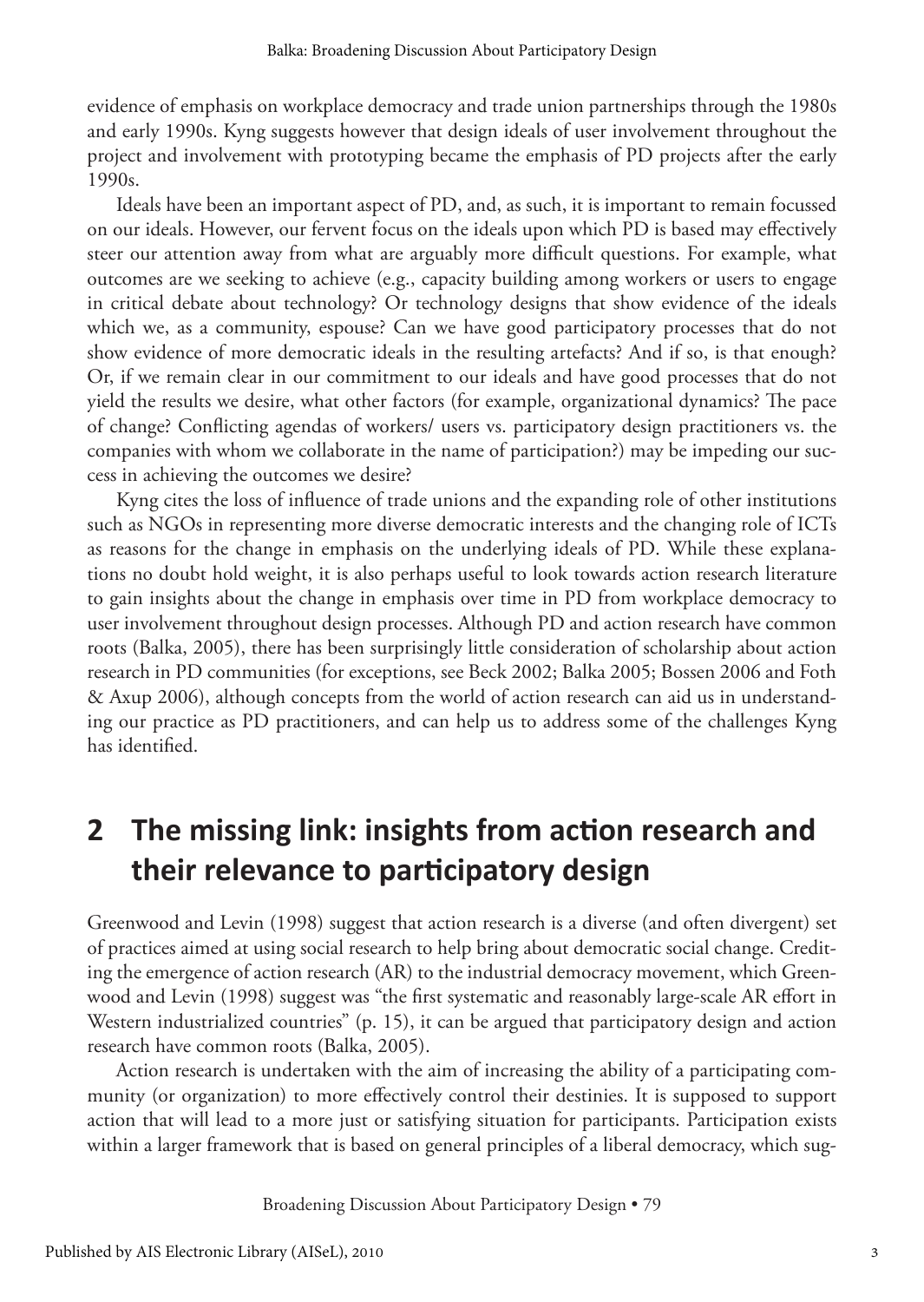gest that participation in decision making is a civic right and duty, and that through organized political processes, multiple interests can be represented. Greenwood and Levin (1998) suggest that participation places a strong value on democracy and control over one's life, and that it seeks to "alter the initial situation of the group's organization, or community in the direction of a more self-managing liberated state" (p. 11). Greenwood and Levin equate democracy with the creation of arenas for lively debate and decision making that respect and enhance groups' diversity.

Greenwood and Levin (1998) and Richardson (1983) both credit Pateman's (1970) work, *Participation and Democratic Theory* as having established a theoretical backdrop for participation. Pateman (1970, p. 43) wrote that:

The justification for a democratic system in the participatory theory of democracy rests primarily on the human results that accrue from the participatory process. One might characterise the participatory model as one where maximum input (participation) is required and where output includes not just policies (decisions) but also the development of the social and political capacities of each individual, so there is 'feedback' from output to input.

Greenwood and Levin suggest that with this claim, rhetoric shifted from a focus on democracy to an emphasis on empowerment, and from an emphasis on participation as the key to democracy to an emphasis on participation as a necessary requisite for motivating workers to shape more effective organizations. Similarly, reflecting on the community development literature, Lennie (2001, p. 56) suggests that "empowerment is often equated with participation." Greenwood and Levin argue that empowerment has come to substitute for the much clearer and more ambitious concepts of participation and democracy—and I'd like to suggest that in the PD community, we too have gone down this road, and that the goal of participation—which in our community often finds expression in papers about methodologies used to engender participation—has become a goal in itself, at the expense of a focus on either the outcomes of our processes, or questions about why what may be 'feel good processes' do not produce better long term results. And, our emphasis on processes of participation has arguably shifted emphasis away from outcomes of participatory processes.

Writing about participation in action research projects in 1983, Richardson (p. 125) commented that "there is a need for greater information about outcomes, and what people feel about them, in order to understand what participation means in practice." The same could be argued today in relation to participatory design: we seldom discuss the outcomes our projects achieve in relation to the ideals we hold dear, and even less frequently do we seek input from our participants about their views of our processes and the outcomes that result. Asking these questions can be messy and they have not always been well received by reviewers. For example, in a project where school children were participants in a design process aimed at improving software for teaching mathematical concepts, although there was evidence of our participants' contributions in the software that was ultimately produced, the fact that the children who participated in design of the software moved on to the next grade the following year and would no longer be using the software left us with questions about who really benefitted from the PD activities we had undertaken (Balka et al. 1988).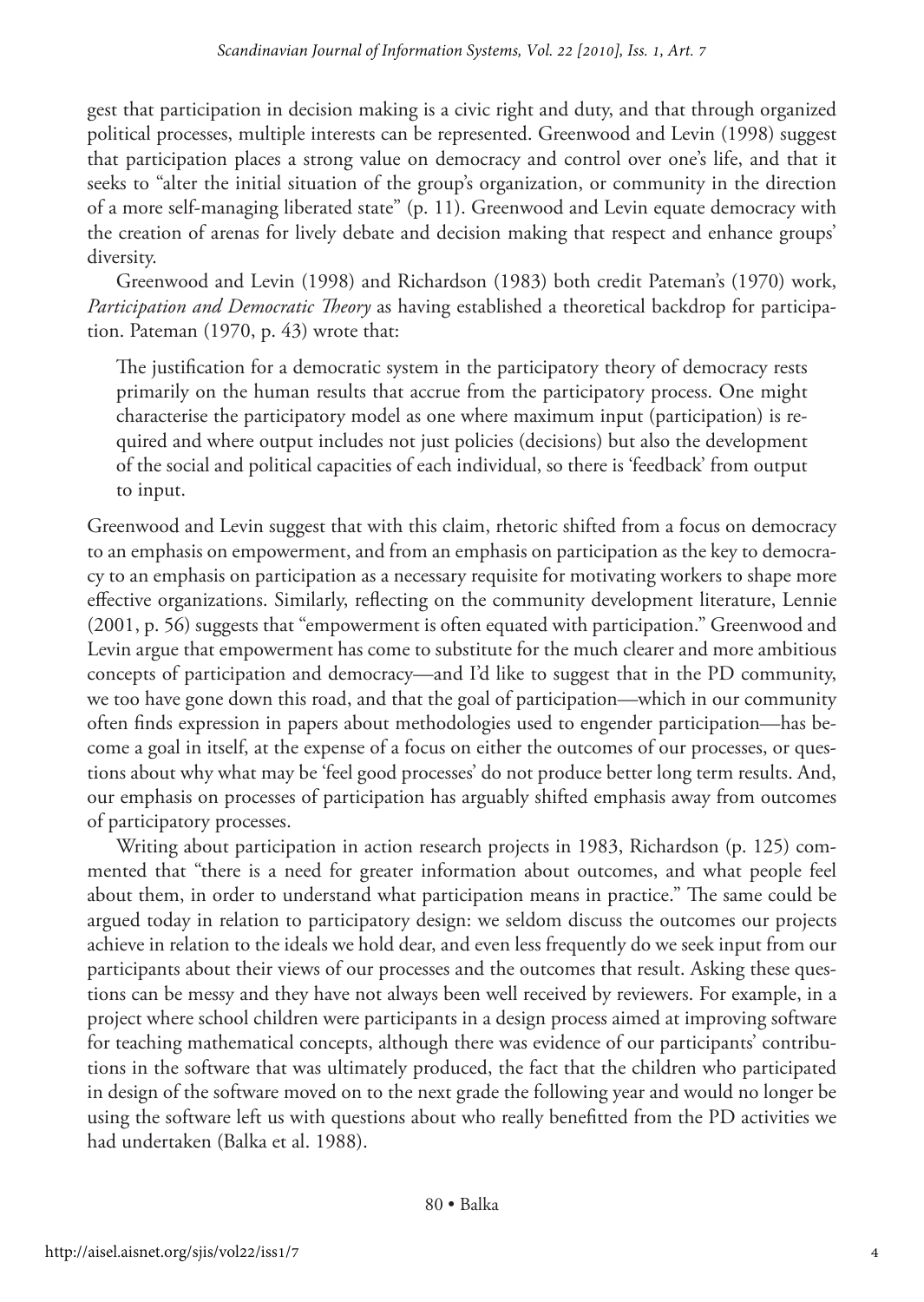Increasing our focus on the outcomes of participatory processes (e.g., is their any evidence of workers'/users' participation in technologies which are adopted?) can help us understand challenges associated with influencing change (e.g., if their was receptivity to design ideas, are there explanations for why they were not implemented, or why they may have been implemented differently than advocated for by participants? What can we learn about the organizations we attempt to work within by focussing on factors that shaped whether or not design ideas were implemented?). Making the outcomes of participatory processes—and specifically, whether or not we can see evidence of workers'/users' design influences in the technologies whose development they contribute to, or in work practices that work better from end users' perspectives (as opposed to management perspectives only) can help focus out attention on what Kyng has identified as a challenge for the next PD practice—designing better systems for users and organizations—precisely because it is likely to focus our attention on organizations. Focussing on the outcomes of PD activities will help us remain focussed on our scope of influence and should guard against "engaging in politically correct research with little scope of influence." Additionally, remaining focussed outcomes—and specifically, whether or not the designs we contribute to show evidence of democratic ideals or work practices that are improved from workers'/users' points of view will also help PD practitioners distinguish our contributions from those championing participation for other reasons (e.g., user interests in the service of management controlled agendas).

#### **3 The role of funding**

Kyng writes that the emphasis of PD projects has shifted from (for example) an emphasis on development of teaching materials for users in the early days of PD to the development of research papers more recently. This is not surprising in light of changes which have occurred in academia in general (which have included increased emphasis on research outputs in the form of academic papers) and with respect to research funding in particular (Monastersky 2005). Kyng writes that there has been a shift from basic university funding for research projects to external project funding acquired through competition in Scandinavia, which increasingly encourages cooperation with non-research partners. In Canada too, recent years have seen an expanded emphasis on community partnership research as well as applied research, which has been supported through national funding agencies and peer reviewed grants. In spite of the emphasis on conducting research in partnership with non-academic stakeholders, adjudication processes for funding in Canada still privilege peer reviewed journal articles above all else, although considerable rhetoric about knowledge translation ("the process of taking evidence from research and applying it in [clinical] practice" (Doherty 2005, p. 314), or "the deliberate means where information is diffused with an implementation stratagem to ensure that information is reaching a desired population and subsequently being used in current practices" (Szeben 2003, p. 134) and knowledge utilization/mobilization (finding "effective ways to disseminate, transfer, synthesize and broker research results to wider audiences" (SSHRC 2010)) exists.

Although the emphasis on engaging non-academic partners in research projects funded with academic funding (as has been the case in Canada) does create space for some opportunities for participatory design (see, for example, projects undertaken as part of ACTION for Health), in

Broadening Discussion About Participatory Design • 81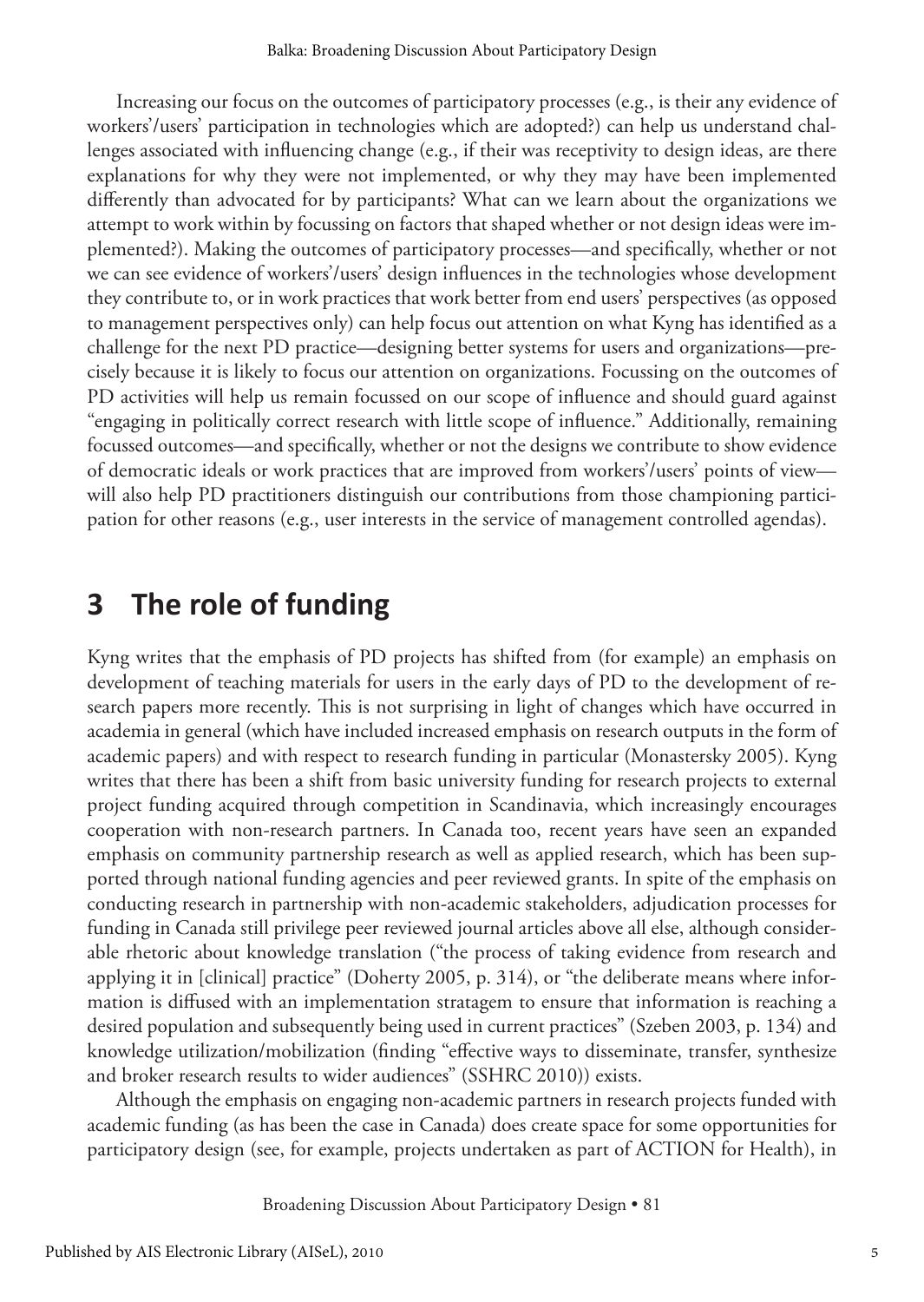a Canadian context, it also presents challenges, as the often differing needs of academic production (of papers) and the needs of community partners (e.g., for assistance with technology implementation, or written materials that are more practical than academic) are often at odds and present challenges for PD practitioners (see for example Bolus' 2010 discussion of the competing demands she faced in fieldwork undertaken as part of her doctoral research). Although I agree with Kyng that new funding arrangements may create some opportunities for PD, at least in a Canadian context, we have also become aware of some challenges which can accompany collaboration of researchers with 'community' partners.

For example, in one situation, we applied to a federal research agency for funding, and upon hearing we were successful in the competition, we were informed that half of our funds would come from a second agency whose mission is to support the development and implementation of health information technologies. The research agency was accustomed to providing grants, and we received our money from them shortly after it was awarded. We then spent the next year trying to obtain funds from our second funder, who, not being a research agency, was only accustomed to providing contracts, and not grants. They issued contracts to the university which the university refused to sign, because the contracts infringed on academic freedom and the funders' intellectual property (IP) policy was at odds with the university's IP policy. The university lawyers spent so much time negotiating with the second funder, they decided to recover some of the costs from the research funds, which made the project untenable. As principle investigator, I tried to give back the funding (which so far had cost me time and yielded little funds or research). My efforts to give back the funds I had already received caught the attention of the first funding agency, who eventually intervened on behalf of our research team, and we received the second portion of our funds eighteen months late. This delay led to significant changes in our project.

In another instance, we obtained funds to carry out a participatory design project in a medical clinic. Because funding regulations did not allow us to flow funds to our community partner, our researcher/PD practitioner was paid by the university and not the clinic. Had the researcher/ PD practitioner been paid by the clinic, she would have been considered a clinic employee, and clinic policies governing privacy and confidentiality of health information would have applied to her. However, since she was not technically a clinic employee but rather was a university employee, it was determined that she should not have any access to the contents of medical records, which had an impact on the scope of work she was able to perform in support of the clinic. One could argue that in both instances, situations could have been easily resolved with research agreements, and this is of course true. However, the point is that as the institutional relationships surrounding our projects change (for example, to encourage partnerships with companies), so too must the policy and legal frameworks which govern those projects, which both reflect and have implications for IP rights. Hence I'd like to suggest that while new funding arrangements may provide opportunities for greater participation, that these opportunities may also be accompanied by new challenges, and may create a need for new kinds of governance instruments to support cooperation and distribute any economic benefits accruing from PD equitably. Similarly, PD activities may expose companies to new kinds of risks (e.g., ambiguity of how to handle health information privacy in relation to a PD practitioner), which may require new forms of agreements.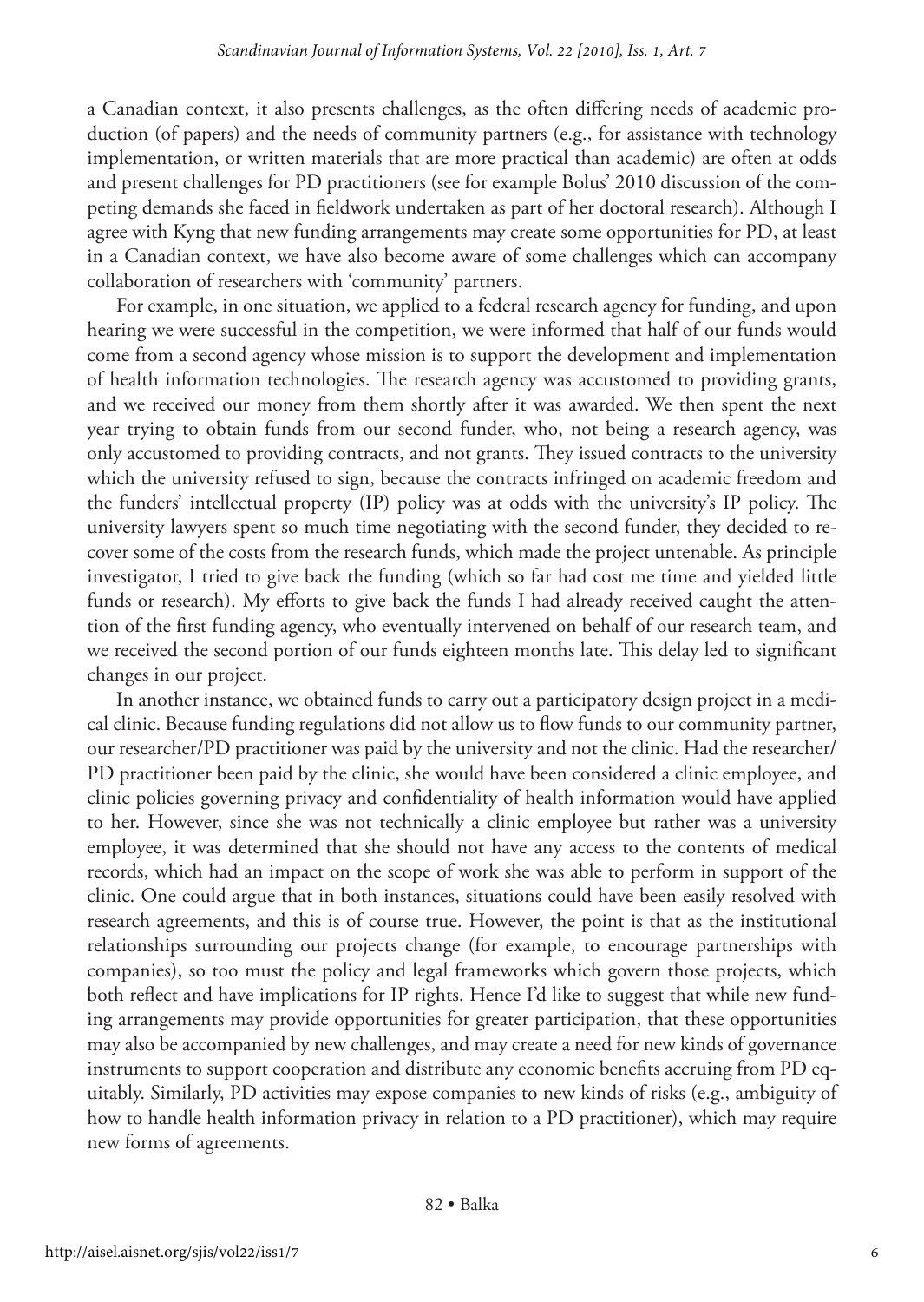#### **4 Next steps**

Kyng's invitation and challenge to develop PD into the next practices of ICT design are welcome and long overdue. His reminder that we need to demonstrate that PD can deliver more than politics for the users and techniques for IT-professionals pursuing a management agenda, and that research papers are not enough offer strong starting points for a reformulation of PD aimed at increasing our scope of influence. His identification of varied issues, and in particular, those related to company roles and IP, and funding, and his reminder that the outcomes of PD projects matter, will, no doubt, contribute to a healthy future for PD. At the same time, if we truly do engage in the issues which lie at the heart of Kyng's framework, new questions (e.g., are there particular kinds of roles vis-à-vis institutions that might particularly support PD activities? What new kinds of governance structures and policies may be required to support new funding arrangements and IP issues? What do we need to know about the organizations as institutions in order to effectively work with both funding agencies and research institutions in an effort to carry out PD?), as well as questions and issues which some would argue there has been a resistance to engaging with in the past, are likely to emerge.

Kyng's piece is a starting point. It outlines and begins to sketch out terrain worthy of in depth exploration. Kyng puts issues on the agenda, however, to move debates about PD forward there may be some value in looking back at what we can learn from debates which have taken place within action research. The elements Kyng has identified in his conceptual framework to bridge the gap between politics and techniques can serve as a useful starting point for moving forward, but will fail to have significant impact unless we, as a community, are prepared to engage in open and wide ranging debate which will allow us to question, enrich and challenge what Kyng has offered us. As a community, we are well past our infancy and perhaps now are ready to embrace broader terms of debate. Kyng has given us an excellent place to begin.

### **5 References**

- Balka, E., (2005). Tidying up loose ends: Theoretical and practical issues related to women's participation in technological design. In *User involvement in technological innovation,* H. Rohracher, editor, Profil-Verlag, Munich, pp. 147-173.
- Balka, E., Jones, M., Jorgensen, L. and Sinclair, N., (1988). Participatory design with Island Pacific School: Lessons from the field. Unpublished paper, Centre for Constructive and Experimental Mathematics, Simon Fraser University, Burnaby, Canada.
- Beck, E., (2002). P for Political: Participation is not enough. *Scandinavian Journal of Information Systems, (*14:1): 77-92.
- Bolus, N., (2010). *A journey into the hidden lives of electronic medical records (EMRs): Action research in the making*. Unpublished Ph.D. dissertation, School of Communication, Simon Fraser University, Burnaby, Canada.
- Bossen, C., (2006). Participation, power, critique: Constructing a standard for electronic patient records. In *Proceedings of the Participatory Design Conference 2006: Expanding Boundaries in*

Broadening Discussion About Participatory Design • 83